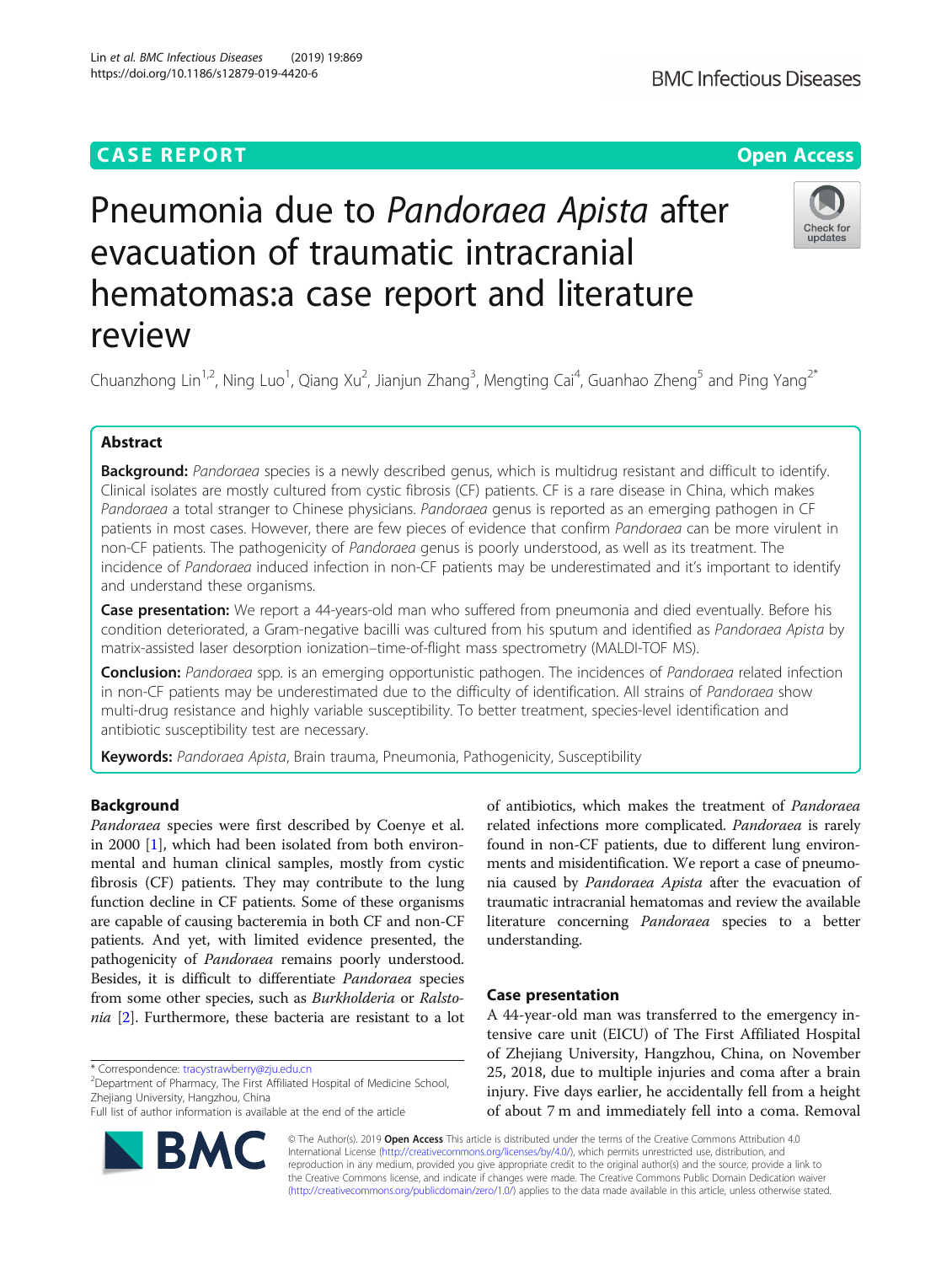of traumatic intracranial hematoma and decompressive craniectomy were performed on November 20, 2018, and November 24, 2018. And antimicrobial treatment had been given before he was admitted to our hospital.

On the day of admission, physical examination showed a low-grade fever of 37.6 °C, a blood pressure of 165/79 mmHg and a Glasgow Coma Score of  $1 + T + 1$ . Laboratory examination detected an elevated white blood cell count  $(17.1 \times 10E9/L)$  with 90.6% neutrophils) and hypersensitive C-reactive protein (hsCRP) of 209.70 mg/L. Procalcitonin (PCT) was 0.38 ng/ml in the meantime. With tracheal intubation and ventilator-assisted ventilation were given, blood gas values were as follows:  $pO_2$ , 117 mmHg;  $pCO<sub>2</sub>$ , 31.4 mmHg. After two sets of blood culture were taken, an antibiotic regimen included meropenem (2 g IV, 8 hourly) and vancomycin (1million IU IV 12 hourly) was given. A lung computed tomography (CT) scan was performed on day 3 (Fig. 1) and found patchy consolidation in left inferior lobar. It was considered as traumatic wet lung and/or lung infection. On day 7, blood culture showed no bacteria growth, the hsCRP decreased to 6.7 mg/L, PCT was 0.12 ng/ml, but the white blood cells were still elevated  $(12.3 \times 10E9/L)$ with 89.5% neutrophils). A large amount of Gramnegative rod from the sputum specimen taken at day 5, which identified as Pandoraea Apista by MALDI-TOF MS, was reported at day 8, with no antimicrobial susceptibility test results. The antibiotic regimen remained unchanged because of lack of knowledge about this genus and the infection of this patient seemed to be getting better. However, hsCRP and PCT increased progressively after that. It became more and more difficult to maintain his blood pressure and oxygen saturation. On day 11, the hsCRP was 194.4 mg/L. CT scan (Fig. [2\)](#page-2-0) confirmed new infections in his right lung. The sputum culture result was reconsidered, and the microbiologist of our hospital confirmed that *Pandoraea Apista* was the only germ grow in the media. After a review of some case report concerning Pandoraea species, meropenem was altered by imipenem (1 g IV, 6 hourly) on day 12. Nonetheless, his condition got worse and the relatives of him asked for a "Do Not Attempt Resuscitation". He died on day 14 with cardiac respiratory arrest and multiple organ failure.

# Discussion and conclusion

The timeline of our case-patient is summarized in Table [1](#page-3-0). Pandoraea species is a strange genus to both clinicians and microbiologists in China. It is reasonable to believe that Pandoraea apista might not the responsible pathogen at the time of admission. But the using of broad-spectrum antibiotics promoted the growth of Pandoraea apista, which lead to the right pneumonia and a worsening condition of this patient. To better understand Pandoraea species and its pathogenicity, we present a review from literature reported before November 31, 2018.

## Microbiology, distribution, and identification

Pandoraea species belongs to the β-subclass of the Proteobacteria, which contains a group of Gram-negative bacilli that are aerobic or facultative anaerobic (e.g. P. pnomenusa reported by Ambrose et al. [[3\]](#page-7-0)), do not form spores, do not reduce nitrate, do not ferment lactose, and rely on flagellar movement. Growth is observed at 30 °C and 37 °C. Catalase activity is variable  $[4]$  $[4]$  $[4]$ , along with lack of saccharolytic activity, and mostly are o-nitrophenyl-β-D-galactopyranoside (ONPG) negative [\[1](#page-7-0), [2\]](#page-7-0).

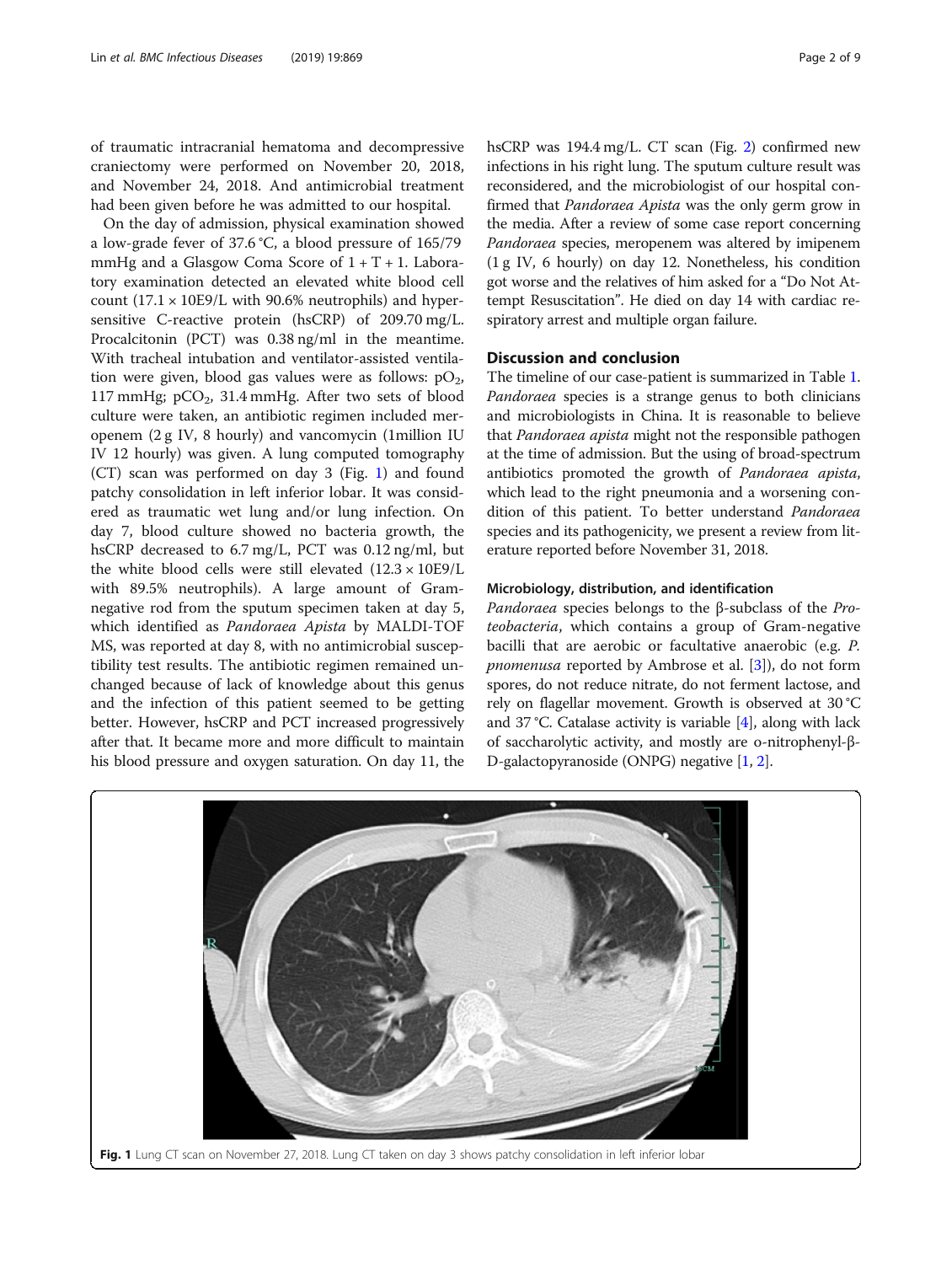<span id="page-2-0"></span>

It presently comprises five species that have been isolated from human clinical specimens (P. apista, P. pulmonicola, P. pnomenusa, P. sputorum, and P. norimbergensis) [[1\]](#page-7-0), five named non-clinical species (*P. thiooxydans* [[5\]](#page-7-0), *P.* oxalativorans [\[6](#page-7-0)], P. faecigallinarum [\[6\]](#page-7-0), P. vervacti [[6](#page-7-0)], and  $P$ . terrae  $[4]$  $[4]$ ) that have been isolated only from nonclinical origin and at least four unnamed genomospecies [[1,](#page-7-0) [7\]](#page-7-0). The main sources of *Pandoraea* species in the environment including soil, animal feces, water, and even powdered milk [\[8](#page-7-0)]. The clinical species were mainly isolated from respiratory specimens of cystic fibrosis (CF) patients [[1](#page-7-0), [3](#page-7-0), [7,](#page-7-0) [9](#page-7-0)–[24\]](#page-8-0). To date, cases of Pandoraea species caused colonization or infection have been reported all over the world, including USA [[1](#page-7-0), [7](#page-7-0), [12,](#page-8-0) [25](#page-8-0)], Denmark [\[1](#page-7-0), [10,](#page-7-0) [26](#page-8-0)], Germany [\[13\]](#page-8-0), France [[18,](#page-8-0) [19\]](#page-8-0), Ireland [\[26\]](#page-8-0), Argentina [\[20](#page-8-0), [24\]](#page-8-0), Spain [[16](#page-8-0), [17,](#page-8-0) [27](#page-8-0), [28\]](#page-8-0), Australia [[3](#page-7-0), [14,](#page-8-0) [15](#page-8-0)], Canada [\[1](#page-7-0)], UK [[1](#page-7-0), [9,](#page-7-0) [22\]](#page-8-0), China [\[29\]](#page-8-0), Belgium [\[1\]](#page-7-0), Brazil [\[1](#page-7-0)], Sweden [[1](#page-7-0)] (See at Fig. [3](#page-4-0)). Most cases occurred in Europe, America, and Australia, which was consistent with the epidemiology of CF [\[30](#page-8-0)].

From 1974 to 2014, only 34 cases of CF were reported in China [[31\]](#page-8-0). Pandoraea species seem to be rare in non-CF patients, which may be the major reason that the first clinical isolate was reported not until the end of 2018 in China. But in our opinion, the incidence of infections caused by Pandoraea species is underestimated due to the difficulty in identification.

Identification of Pandoraea species through routine diagnostic laboratories, such as phenotypic methods and VITEK 2 automatic microorganisms analyzer, can commonly lead to misidentification [\[1](#page-7-0), [7](#page-7-0), [14,](#page-8-0) [15,](#page-8-0) [20,](#page-8-0) [29\]](#page-8-0). Molecular analysis for further confirmation is necessary when an isolate is unclearly identified. The cellular fatty

acid analysis may be useful  $[1, 2]$  $[1, 2]$  $[1, 2]$  $[1, 2]$ , and yet cellular fatty acid-deficient isolate has been reported [[15](#page-8-0)]. Genus-specific PCR assays and the sequences of 16S rRNA [\[1,](#page-7-0) [32](#page-8-0)] and gyrB [\[33](#page-8-0)] genes have proven to be reliable but may have some limitation in differentiating the *Pandoraea* species [[15,](#page-8-0) [29\]](#page-8-0). More recently, several studies have reported good results in using MALDI-TOF MS for the identifica-tion of Pandoraea species [\[16](#page-8-0)-[18,](#page-8-0) [20\]](#page-8-0). MALDI-TOF MS is a quick, easy and practical, high throughput analytic method that relies on a comparison between the mass spectrum of the isolate and the mass spectra in available databases. But Pandoraea species are rare in clinical isolates. With less information contributed by Pandoraea species in the database used might limit the discriminatory power of this method. Misidentification in strains-level has been reported [\[3](#page-7-0)]. MALDI-TOF MS is a promising approach, but more specific information is needed to update its database for accurate confirmation of bacteria that is less common. But with MALDI-TOF MS, quick identification, in the beginning, becomes possible. Martina and et al. [[24](#page-8-0)] reported "the first case of Pandoraea sputorum colonization in Argentina" in 2017, but two Pandoraea sputorum strains, along with a *Pandoraea apista* and a Pandoraea pulmonicola, had been re-identified from 396 non-fermenting Gram-negative bacilli clinical isolates from a hospital in Argentina in 2015 [\[20\]](#page-8-0). Colonization and infection associated with *Pandoraea* species may have always existed, but were missed by the approach we used in the past.

# **Pathogenicity**

The pathogenicity of Pandoraea species in CF patients remains controversial. In many cases, a degree of deterioration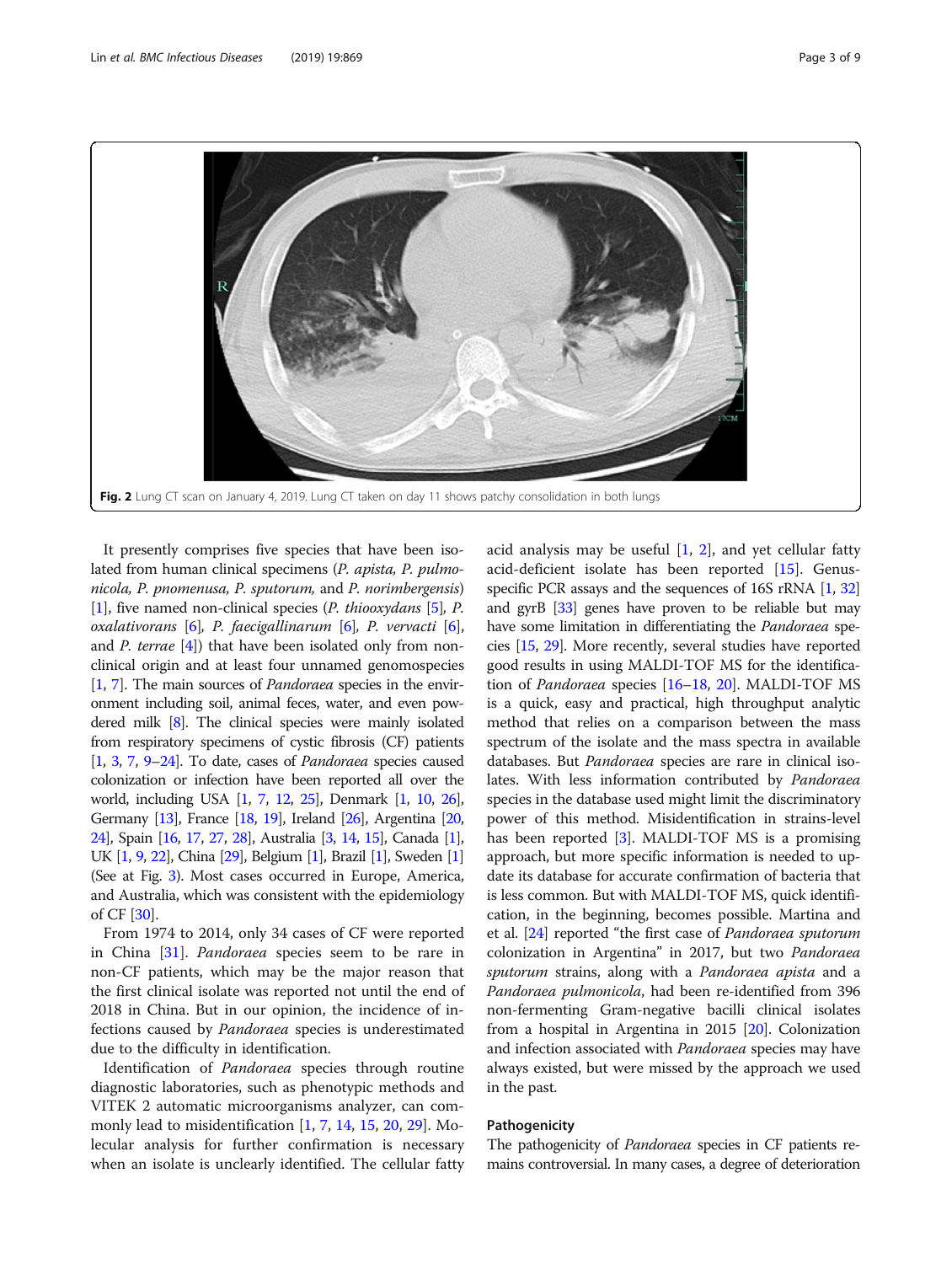#### <span id="page-3-0"></span>Table 1 Case-patient timeline

|           | Dates Relevant Past Medical History and Interventions                                                                                                          |                                                                                                                                                                                                                                                                                                                                                                           |                                                                                                                         |  |  |  |  |  |
|-----------|----------------------------------------------------------------------------------------------------------------------------------------------------------------|---------------------------------------------------------------------------------------------------------------------------------------------------------------------------------------------------------------------------------------------------------------------------------------------------------------------------------------------------------------------------|-------------------------------------------------------------------------------------------------------------------------|--|--|--|--|--|
|           | No particular medical history                                                                                                                                  |                                                                                                                                                                                                                                                                                                                                                                           |                                                                                                                         |  |  |  |  |  |
|           | Dates Summaries from Initial and Follow-up Visits                                                                                                              | Diagnostic Testing                                                                                                                                                                                                                                                                                                                                                        | Interventions                                                                                                           |  |  |  |  |  |
| Day<br>1  | 5 days history of muti-injury caused by high falling;<br>coma; status after removal of traumatic intracranial<br>hematoma and decompressive craniectomy; fever | Body temperature: 37.6 °C;<br>Blood pressure: 165/79 mmHg;<br>Glasgow Coma Score: $1 + T + 1$ ;<br>White blood cell count: $17.1 \times 10E9/L$ ;<br>Neutrophils%: 90.6%;<br>hsCRP: 209.70 mg/L;<br>PCT: 0.38 ng/ml;<br>pO <sub>2</sub> : 117 mmHg;<br>pCO <sub>2</sub> : 31.4 mmHq;<br>X bedside photography: Exudative changes in<br>the left lung, left rib fractures. | Antibiotic regimen:<br>meropenem 2 g IV, 8 hourly and<br>vancomycin 1 million IU IV 12 hourly;<br>Symptomatic treatment |  |  |  |  |  |
| Day<br>3  | Left lung infection                                                                                                                                            | Body temperature: 38.2 °C;<br>Cranial plain CT: Changes after craniocerebral<br>surgery, multiple intracranial hemorrhages,<br>subarachnoid hemorrhage;<br>Lung CT plain scan: Patchy consolidation in<br>left inferior lobar, left rib fractures                                                                                                                         |                                                                                                                         |  |  |  |  |  |
| Day<br>7  | Patient got better after treatment                                                                                                                             | Body temperature: 37.4 °C;<br>White blood cell count: $12.3 \times 10E9/L$ ;<br>Neutrophils%: 89.5%;<br>hsCRP: 6.7 mg/L;<br>PCT: 0.12 ng/ml;<br>Blood culture: No bacteria growth after 7<br>days' culture                                                                                                                                                                |                                                                                                                         |  |  |  |  |  |
| Day<br>8  | Pandoraea Apista was considered as a colonization                                                                                                              | Sputum culture: Pandoraea Apista (identified<br>by MALDI-TOF MS)                                                                                                                                                                                                                                                                                                          |                                                                                                                         |  |  |  |  |  |
| Day<br>11 | Infection in both lungs; new confirmed infection in Body temperature: 38.0 °C;<br>right lung                                                                   | White blood cell count: $20.5 \times 10E9/L$ ;<br>Neutrophils%: 95.2%;<br>hsCRP: 194.4 mg/L;<br>Lung CT plain scan: Patchy consolidation in<br>both lungs                                                                                                                                                                                                                 |                                                                                                                         |  |  |  |  |  |
| Day<br>12 | Physicians got the information from the literature<br>that Pandoraea Apista may be resistant to<br>meropenem but sensitive to imipenem                         | Body temperature: 39.2 °C;<br>White blood cell count:22.1 $\times$ 10E9/L;<br>Neutrophils%: 93.6%;<br>hsCRP: 260.7 mg/L;<br>pO <sub>2</sub> : 67.2 mmHg;<br>pCO <sub>2</sub> : 39.2 mmHq;                                                                                                                                                                                 | Antibiotic regimen changed to<br>imipenem 1 g IV, 6 hourly and<br>vancomycin 1 million IU IV 12 hourly                  |  |  |  |  |  |
| Day<br>14 | Patient died                                                                                                                                                   |                                                                                                                                                                                                                                                                                                                                                                           |                                                                                                                         |  |  |  |  |  |

has been observed after *Pandoraea* species were cultured together with some other bacteria in a respiratory specimen. But bacteremia caused by Pandoraea species in CF patients has been reported [\[11](#page-8-0)]. Some studies show that *Pandoraea* species may spread between CF patients [\[10](#page-7-0), [19](#page-8-0)]. Burkholderia sp., which belongs to the same family as Pandoraea species, is generally considered transmissible and may cause severe infection after lung translation [\[34\]](#page-8-0). Many experts strongly recommend isolation for CF patients infected or colonized with Burkholderia cepacia [[35](#page-8-0)]. Although the study of Pimentel et al. [\[14\]](#page-8-0) shows that colonized with Pandoraea species before lung transplantation in CF patients may not be a predictor of poor outcomes after transplantation. It is important to find out the pathogenicity and transmissibility of Pandoraea sp. in CF patients.

Reports of non-CF patients infected or colonized with Pandoraea species are summarized in Table [2.](#page-4-0) Unlike CF patients, Pandoraea infection seemed to be more likely to cause bacteremia in non-CF patients [[1](#page-7-0), [7](#page-7-0), [25,](#page-8-0) [27](#page-8-0), [29\]](#page-8-0), and co-presenting with other pathogens is only reported in two cases [[25](#page-8-0), [28](#page-8-0)]. In the study of Coenye et al. [[1\]](#page-7-0) and Daneshvar et al. [\[7](#page-7-0)], Pandoraea species cultured from respiratory specimens of non-CF patients have been reported, but with less case information. It makes our case the first well-reported case of pneumonia potentially caused by Pandoraea species in non-CF patients. Pneumonia was also reported in the case of Stryjewski et al. [[25](#page-8-0)]. And yet, Pandoraea pnomenusa was cultured only from his blood samples, but not from respiratory samples. Furthermore, co-existing with nocardiosis and mycetomas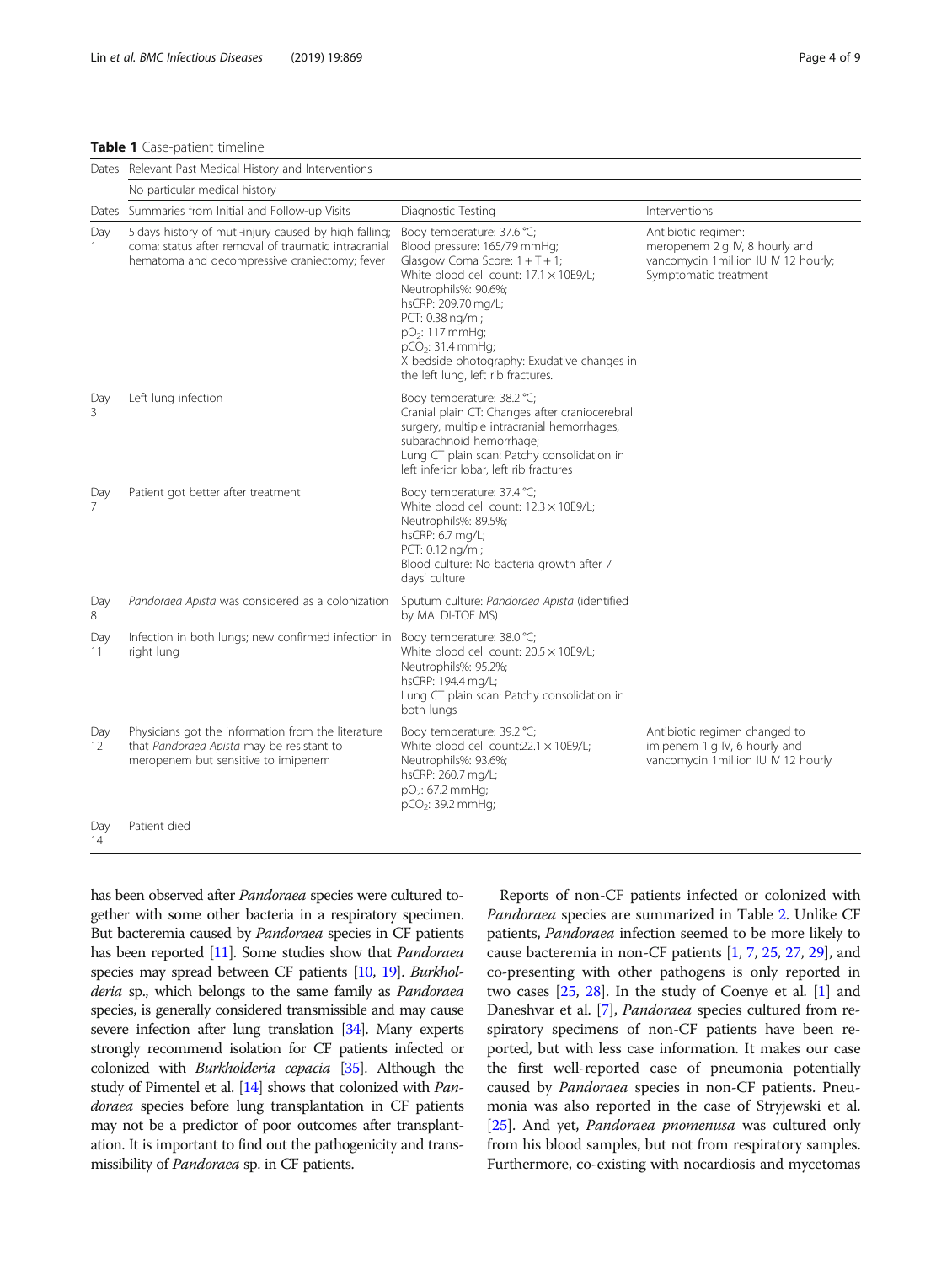<span id="page-4-0"></span>

makes it confusing to identify the responsible pathogen of pneumonia. It is reasonable to see Pandoraea species as an opportunistic pathogen in non-CF patients.

Some studies have investigated the pathogenesis of Pandoraea species. The ability to trigger a pronounced pro-inflammatory response, with an elevation of both interleukin (IL)-6 and IL-8 has been reported in the study of Caraher et al. [\[26](#page-8-0)]. This study also demonstrates that only a few strains have the abilities to invade lung

epithelial cells (3 out of 19) and form biofilms (1 out of 19). According to Costello et al. [\[36](#page-8-0)], cellular invasion of Pandoraea species is independent of CF phenotype, and Pandoraea strains were also capable of translocation across polarized lung epithelial cell monolayers. The lack of enhanced susceptibility to the invasion of cells with a CF phenotype over non-CF cells is also discovered in their study. This may be one of the reasons that *Pandor*aea species more commonly lead to colonization rather

**Table 2** Reports of non-CF patients infected or colonized with *Pandoraea* species<sup>a</sup>

| Reference                                           | <b>Strains</b>    | Sourcesb    | Age/sex/underlying illness  | Location        | Other pathogens <sup>c</sup>                               | Outcomes |
|-----------------------------------------------------|-------------------|-------------|-----------------------------|-----------------|------------------------------------------------------------|----------|
| Coenye 2000 [1]                                     | P. norimbergensis | Blood       | ΝG                          | Belgium         | NG                                                         | NG       |
|                                                     | P. norimbergensis | <b>BALF</b> | NG                          | Sweden          | NG                                                         | NG       |
| Daneshvar 2001 [7]                                  | P. apista         | Blood       | 66 yr./F/COPD               | California, USA | NG                                                         | NG       |
|                                                     | P. apista         | <b>BALF</b> | 75 yr./F/NG                 | California, USA | NG                                                         | NG       |
|                                                     | P. pnomenusa      | Blood       | 46 yr./M/NG                 | Texas, USA      | NG                                                         | NG       |
|                                                     | Pandoraea UG 2    | <b>MS</b>   | NG/F/NG                     | Georgia, USA    | NG                                                         | NG       |
|                                                     | P. pnomenusa      | Blood       | 76 yr./M/NG                 | Hawaii,USA      | NG                                                         | NG       |
|                                                     | P. pnomenusa      | Blood       | 49 yr./M/NG                 | Louisiana,USA   | ΝG                                                         | NG       |
|                                                     | Pandoraea         | Sputum      | 71 yr./F/NG                 | Utah,USA        | NG                                                         | NG       |
| Stryjewski 2003 [25]                                | P. pnomenusa      | Blood       | 30 yr./M/NC, MC             | <b>USA</b>      | Nocardia sp.                                               | Died     |
| Falces 2016 [27]                                    | P. pnomenusa      | Blood       | 10mth/NG/ALL                | Spain           | none                                                       | Alive    |
| Monzón 2018 [28]<br>P. sputorum                     |                   | <b>HDC</b>  | 79 yr./M/MM, ESRD, HP, T2DM | Spain           | E. coli,<br>S. maltophila, A. baumannii,<br>S. epidermidis | Alive    |
| GAO 2018 [29]                                       | Pandoraea sp.     | Blood       | 23 days/M/NJ                | China           | none                                                       | Alive    |
| 44 yr./M/ MI, BT<br>Our case<br>P. apista<br>sputum |                   |             | China                       | none            | Died                                                       |          |

<sup>a</sup> BALF bronchoalveolar lavage fluid, MS maxillary sinus, HDC hemodialysis catheter, NG no given, yr. years, mth months, F female, M male, COPD chronic obstructive pulmonary disease, NC nocardiosis, MC mycetomas, ALL acute lymphoblastic leukemia, MM multiple myeloma, ESRD end-stage renal disease, HP hypertension, T2DM type 2 diabetes mellitus, NJ neonatal jaundice, MI multiple injury, BT brain trauma, USA the United States of America b OSources of the strains

 $c$  Other pathogens presented with Pandoraea sp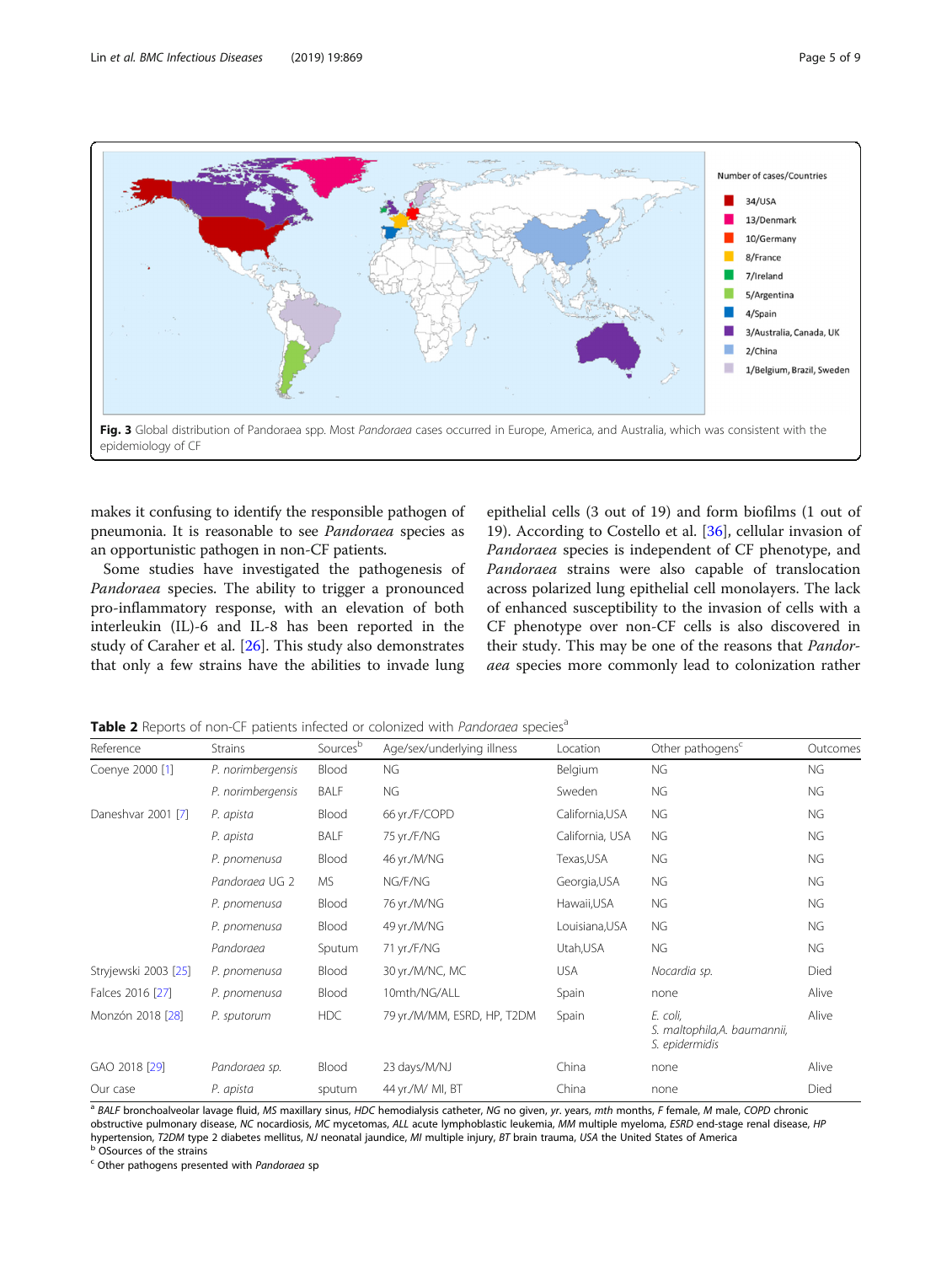than bacteremia in CF patients. Further research [[37](#page-8-0)] shows that co-colonized with Pseudomonas aeruginosa may be another reason that Pandoraea species behave more gently in CF patients. Pseudomonas aeruginosa can inhibit the growth of P. pulmonicola and P. apista and the pro-inflammatory effects caused by these strains. These findings agree with a summary of Pandoraea species infections in transplant patients produced by Pimentel et al. [[14](#page-8-0)], in which 5 cases of lung transplant patients have been reviewed and found out that CF patients previously colonized with Pandoraea species and Pseudomonas aeruginosa seem to have a better survival after transplantation than the only one non-CF patient, who was without Pseudomonas aeruginosa colonized previously and died after transplantation due to Pandoraea pnomenusa bacteremia.

Molecular biotechnology has been used to analyze virulence genes and drug resistance genes of Pandoraea species. Lim et al. [\[22\]](#page-8-0) sequenced the complete genome of a *Pandor*aea pnomenusa strain and identified 16 virulence factors, which are well-characterized virulence determinants in some other pathogens. Robson et al. [\[38](#page-8-0)] sequenced the complete genome of two Pandoraea pnomenusa strains and found 130 gene sequences related to virulence, disease and drug resistance.

Mobile genetic elements (MGE), such as plasmids, can spread virulence and antibiotic resistance genes between microbes [\[39](#page-8-0)]. Yong et al. [\[21\]](#page-8-0) analyzed one plasmid from Pandoraea apista and 7 plasmids from non-clinical Pandoraea strains (Pandoraea faecigallinarum, Pandoraea thiooxydans, and Pandoraea vervacti). More virulence genes were found in non-clinical strains than in Pandoraea apista and antibiotic resistance genes were only detected in the plasmids from non-clinical Pandoraea strains. This means that the Pandoraea apista strain analyzed is less virulent and lack of the ability to spread antibiotic resistance genes through plasmid. But with only one clinical strain detected, we do not know if this conclusion could be extended to all the clinical Pandoraea strains. However, many opportunistic pathogens are found transmit into clinical settings from the environment nowadays. These non-clinical strains may also be a thread.

# Susceptibility

In the study of Daneshvar et al. [\[7](#page-7-0)] in 2001, susceptibility result of some strains is not given individually. So we take the isolates from the same strain of Pandoraea as one isolate and using the mode minimum inhibitory concentration (MIC) to determine the susceptibility.

To dates, there are no breakpoints for the results of antimicrobial susceptibility tests suggested for Pandoraea species. Interpretive susceptibility criteria suggested for Burkholderia cepacia complex [\[19](#page-8-0)], other Non-Enterobacteriaceae [[12](#page-8-0), [17](#page-8-0), [24](#page-8-0)], Pseudomonas aeruginosa [[3](#page-7-0), [29](#page-8-0)], or Stenotrophomonas maltophilia [[3\]](#page-7-0) was used to determine the results of susceptibility tests. Different criteria, and in some cases, different susceptibility methods might lead to unavoidable bias. Antimicrobial susceptibility profiles of Pandoraea species reported in the literature are summarized in Table [3](#page-6-0). From Table [3](#page-6-0), we can tell that Pandoraea is resistant to most antibiotic agents in most cases, such as aminoglycosides, most β-lactam agents and quinolones. However, the sensitivity of Pandoraea to piperacillin, piperacillin-tazobactam, aminoglycosides, and fluoroquinolones is variable. Pandoraea sputorum seems to be more sensitive to piperacillin-tazobactam than any other strains. Pandoraea apista is the only strain that shows sensitivity to ciprofloxacin and sparfloxacin in some studies. In contrast, most Pandoraea strains are sensitive to imipenem, tetracycline, and trimethoprim-sulfamethoxazole. It is important to note that almost all the Pandoraea isolates demonstrated resistance to meropenem but most of the strains are sensitive to imipenem, which is exactly on the opposite of Burkholderia. Even though they are closely related. Agents that have a potential activity to *Pandoraea* genus but fewer data reported include doxycycline [[11\]](#page-8-0), minocycline [\[27\]](#page-8-0), tigecycline [\[18\]](#page-8-0), and rifampicin [\[18](#page-8-0), [19](#page-8-0)].

Enzyme-production is one of the most important mechanisms of bacterial resistance to antibacterial agents. Carbapenems are essential for some severe multi-drug resistant bacterial infections. Germs that can produce carbapene-mases are seeing as a great threat to human beings [\[41](#page-8-0)]. Schneider et al. [\[13\]](#page-8-0) found out that Oxacillinases-62 (OXA-62) is involved in the mechanism of resistance to imipenem. OXA-62 is only reported in P. pnomenusa species, and yet resistance to imipenem of Pandoraea apista [\[12\]](#page-8-0) and Pandoraea pulmonicola  $[18, 19]$  $[18, 19]$  $[18, 19]$  $[18, 19]$  have been reported, indicating that there may be more than one mechanism involved. The MICs of meropenem in this study was reduced by 8 times after adding efflux pump inhibitors, which indicating resistance of P. pnomenusa to meropenem may contribute by two mechanisms including producing OXA as well as an efflux pump. The researchers subsequently sequenced the oxacillinases of nine isolates belong to six Pandoraea species and found nine novel oxacillinase variants (OXA151- OXA159) [\[40\]](#page-8-0). 1All the strains are resistant to meropenem, but the MICs of meropenem can be reduced by 4–32 times by adding an active-site serine β-lactamases inhibitor, confirmed that these new oxacillinases also have the ability to hydrolyze meropenem.

Pandoraea. is a new genus that has been classified within 20 years. We report a case of a patient admitted to the ICU after removal of traumatic intracranial hematoma and decompressive craniectomy, who subsequently developed Pandoraea related pneumonia and eventually died of multiple organ failure. Through a literature review, we learned that *Pandoraea* sp. is a multidrug resistant opportunistic pathogen, which can cause pneumonia and bacteremia by several mechanisms.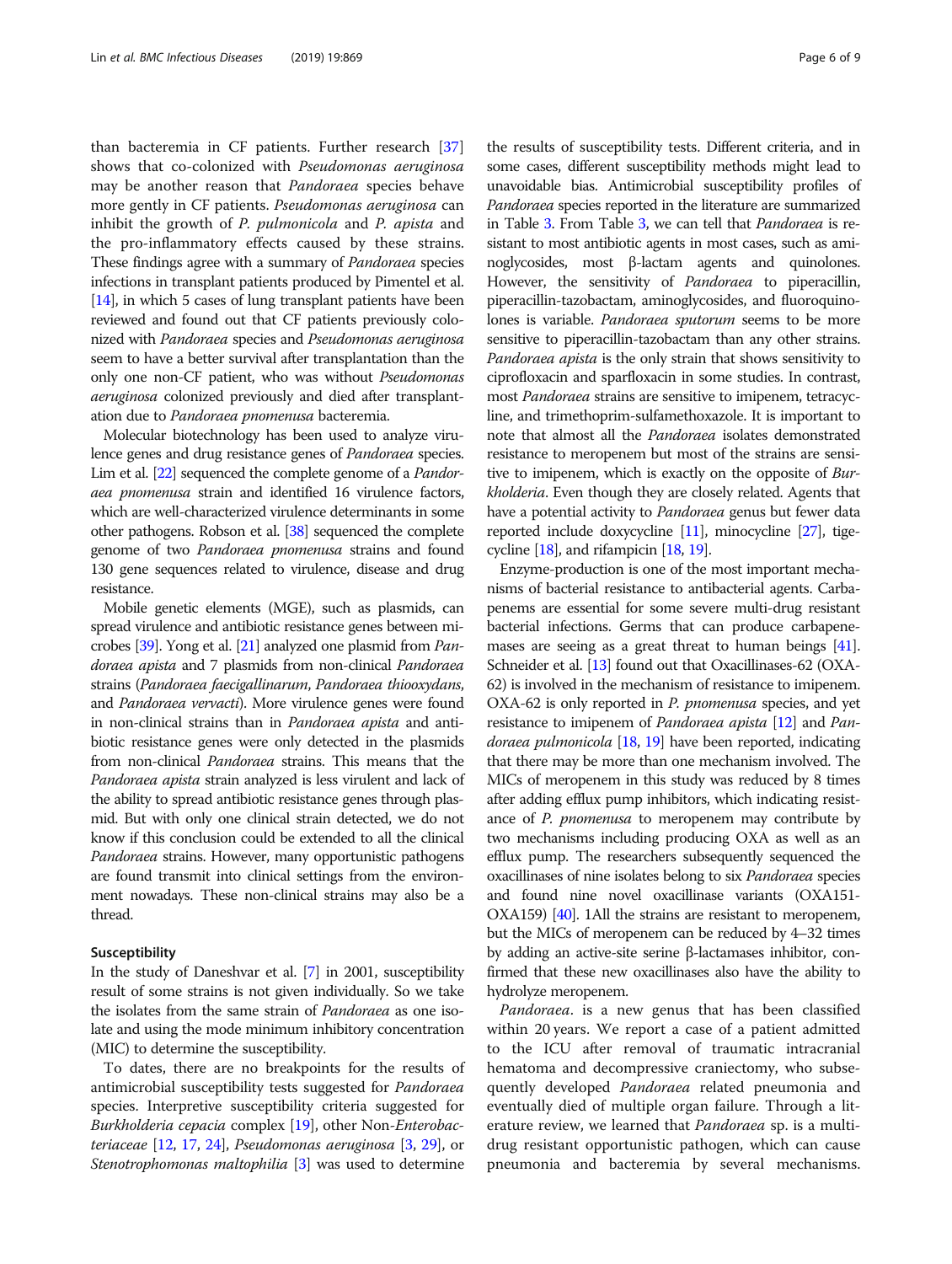# <span id="page-6-0"></span>Table 3 Susceptibility profiles of Pandoraea species<sup>a</sup>

| Reference                                      | $\rightarrow$ based primity promise of ramabraca<br><b>Strains</b> | Methodsb   | Interpretive<br>susceptibility<br>criteria <sup>c</sup> | Drug(s) to which organism was: |                         |                                                                                                  |  |
|------------------------------------------------|--------------------------------------------------------------------|------------|---------------------------------------------------------|--------------------------------|-------------------------|--------------------------------------------------------------------------------------------------|--|
|                                                |                                                                    |            |                                                         | Sensitive                      | Intermediate Resistant  |                                                                                                  |  |
| Daneshvar 2001 [7]                             | P. apista                                                          | <b>BMD</b> | <b>NG</b>                                               | AMK,CIP,IMP,<br>SPX,TET        | CHL, TOB                | AMP,AMC,CZO,CTX,FOX,GEN,MEM                                                                      |  |
|                                                | P. pnomenusa                                                       |            |                                                         | IMP, SPX, TET                  | CHL                     | AMP,AMC,AMK,CZO,CTX,FOX,CIP,GEN,MEM,TOB                                                          |  |
|                                                | Pandoraea sp.                                                      |            |                                                         | <b>IMP</b>                     |                         | AMP,AMC,AMK,CZO,CTX,FOX,CHL,CIP,GEN,MEM,<br>SPX, TET, TOB                                        |  |
|                                                | Pandoraea sp.                                                      |            |                                                         | IMP, SPX                       | TET                     | AMP,AMC,AMK,CZO,CTX,FOX,CHL,CIP,GEN,MEM,<br><b>TOB</b>                                           |  |
|                                                | Pandoraea sp.                                                      |            |                                                         | none                           | <b>CHL,TET</b>          | AMP,AMC,AMK,CZO,CTX,FOX,CIP,GEN,MEM,IMP,<br>SPX, TOB                                             |  |
| Moore 2002 [9]                                 | P. apista                                                          | <b>BMD</b> | NG                                                      | TOB,TZP,IMP,<br><b>CIP</b>     | none                    | GEN,CAZ,TEM,AZL,MEM,ATM,COL                                                                      |  |
| Jørgensen 2003 [10]                            | P. apista                                                          | KB         | PTM                                                     | TET, SMZ, SMT                  | CRO,CAZ,<br>MEM,THI     | aminoglycosides, most β-lactam (penicillin, AMP),<br>quinolones (CIP,OFX,CFN),CHL,TMP,macrolides |  |
| Stryjewski 2003 [25]                           | P. pnomenusa                                                       | KB         | NG                                                      | <b>IMP</b>                     | none                    | aminoglycosides, CAZ,CIP,TZP,SMT                                                                 |  |
| Johnson 2004 [11]                              | P. apista                                                          | ΝG         | NG                                                      | SMT (sputum)                   | IMP, DOX,<br><b>CRO</b> | AMK,ATM,FEP,CAZ,CIP,GEN,MEM,TZP,TIC,TOB,SMT<br>(blood)                                           |  |
| Atkinson 2006 [12]                             | P. apista                                                          | KB         | ONE                                                     | CRO, SMT                       | none                    | AMP, GEN, TOB, IMP, CZX, TZP, COL, ATM                                                           |  |
|                                                | P. apista                                                          |            |                                                         | SMT,FEP,CRO,<br><b>TZP</b>     | none                    | AMP, GEN, TOB, IMP, AMK, COL, ATM                                                                |  |
| Pimentel 2008 [14]                             | P. sputorum                                                        | KB         | NG                                                      | PIP,TZP                        | none                    | NG                                                                                               |  |
| Martínez 2011 [16]                             | P. sputorum                                                        | E-test     | ΝG                                                      | TZP, IMP, SMT                  | none                    | CAZ,FEP,ATM,MEM,TOB,AMK,COL                                                                      |  |
| Fernández 2012 [17]                            | P. sputorum                                                        | <b>BMD</b> | ONE                                                     | TZP, IMP, SMT                  | none                    | AMX,AMC,CTX,CAZ,MEM,GEN,TOB,AMK,CIP,COL,<br>AZM                                                  |  |
| Kokcha 2013 [18]                               | P. pulmonicola NG                                                  |            | ΝG                                                      | TGC,RIP                        | none                    | TIC,TIM,CAZ,IMP,GEN,TOB,FOS,SMT,COL,CIP,CPO,<br>FAR, MEM                                         |  |
| Schneider 2006 [13]/ P. pnomenusa<br>2015 [40] |                                                                    | KB         | NG                                                      | TET                            | none                    | AMX,PIP,TZP,CAZ,CTX,FOX,ATM,MEM,IMP,FRO,<br>GEN, TOB, CIP, SMT, CHL                              |  |
|                                                | P. pnomenusa                                                       |            |                                                         | IMP,TET                        | <b>CTX</b>              | AMX,PIP,TZP,CAZ,FOX,ATM,MEM,GEN,TOB,CIP,<br>SMT,CHL                                              |  |
|                                                | P. pnomenusa                                                       |            |                                                         | IMP, SMT, TET                  | <b>CTX</b>              | AMX, PIP, TZP, CAZ, FOX, ATM, MEM, GEN, TOB, CIP,<br><b>CHL</b>                                  |  |
|                                                | P. apista                                                          |            |                                                         | IMP, SMT, TET                  | <b>CTX</b>              | AMX, PIP, TZP, CAZ, FOX, ATM, MEM, GEN, TOB, CIP,<br><b>CHL</b>                                  |  |
|                                                | Р.<br>norimbergensis                                               |            |                                                         | IMP, SMT, TET                  | CTX,CHL                 | AMX,PIP,TZP,CAZ,FOX,ATM,MEM,GEN,TOB,CIP                                                          |  |
|                                                | P. pulmonicola                                                     |            |                                                         | IMP, SMT                       | <b>CTX</b>              | AMX,PIP,TZP,CAZ,FOX,ATM,MEM,GEN,TOB,CIP,<br><b>CHL,TET</b>                                       |  |
|                                                | P. sputorum                                                        |            |                                                         | IMP, SMT, TET                  | none                    | AMX,PIP,TZP,CAZ,CTX,FOX,ATM,MEM,GEN,TOB,<br>CIP,CHL                                              |  |
|                                                | P. sputorum                                                        |            |                                                         | IMP, SMT, TET                  | <b>CTX</b>              | AMX, PIP, TZP, CAZ, FOX, ATM, MEM, GEN, TOB, CIP,<br><b>CHL</b>                                  |  |
|                                                | Pandoraea sp.                                                      |            |                                                         | IMP, SMT                       | <b>CTX</b>              | AMX, PIP, TZP, CAZ, FOX, ATM, MEM, GEN, TOB, CIP,<br>CHL, TET                                    |  |
|                                                | Pandoraea sp.                                                      |            |                                                         | IMP, SMT                       | <b>CTX</b>              | AMX,PIP,TZP,CAZ,FOX,ATM,MEM,GEN,TOB,CIP,<br>CHL, TET                                             |  |
| Degand 2015 [19]                               | P. pulmonicola NG                                                  |            | B. cepacia complex SMT, RIP                             |                                | none                    | PIP,TZP,CAZ,FEP,IMP,MEM,CIP,COL                                                                  |  |
| Ambrose 2016 [3]                               | P. pnomenusa                                                       | KB         | P. aeruginosa, S.<br>maltophilia                        | IMP, SMT                       | none                    | CAZ,CIP,GEN,TOB,TZP,TIM,ATM,CRO,MEM,COL,<br><b>TMP</b>                                           |  |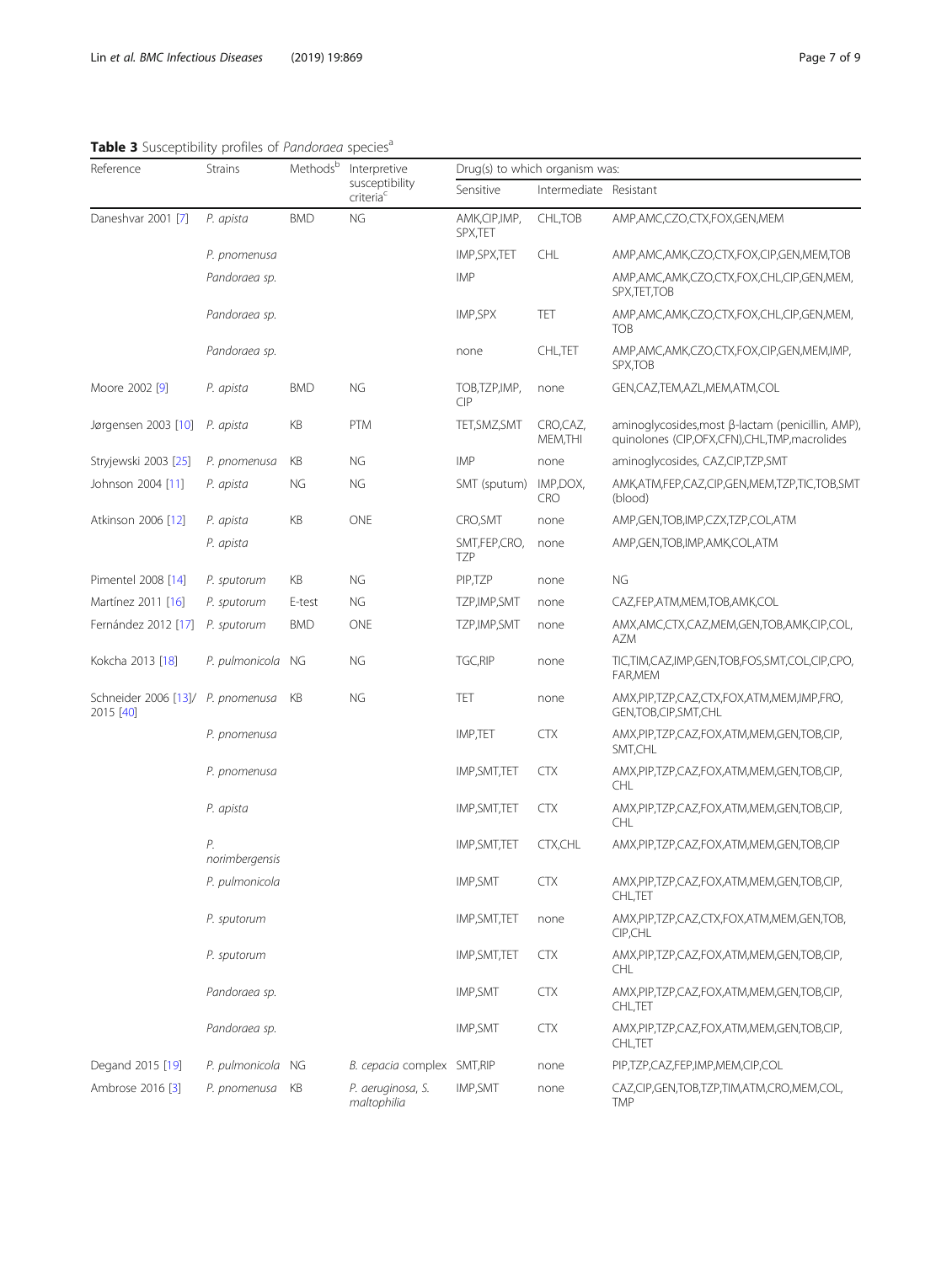| <b>There</b> is capacitative, promission, and capacities recreatively. |                  |                      |                                                         |                                |                        |                                             |
|------------------------------------------------------------------------|------------------|----------------------|---------------------------------------------------------|--------------------------------|------------------------|---------------------------------------------|
| Reference                                                              | <b>Strains</b>   | Methods <sup>p</sup> | Interpretive<br>susceptibility<br>criteria <sup>c</sup> | Drug(s) to which organism was: |                        |                                             |
|                                                                        |                  |                      |                                                         | Sensitive                      | Intermediate Resistant |                                             |
| Falces 2016 [27]                                                       | P. pnomenusa NG  |                      | ΝG                                                      | MIN.IMP                        | none                   | NG                                          |
| Martina 2017 [24]                                                      | P. sputorum      | KB.                  | <b>ONF</b>                                              | SMT.IMP                        | none                   | NG.                                         |
| GAO 2018 [29]                                                          | Pandoraea sp. KB |                      | P. aeruginosa                                           | IMP, TET, SMT,<br><b>SAM</b>   | TZP                    | CAZ,AMK,ATM,GEN,TOB,PIP,FEP,CIP,LEV,MEM,TIC |

# <span id="page-7-0"></span>Table 3 Susceptibility profiles of Pandoraea species<sup>a</sup> (Continued)

<sup>a</sup> BMD Broth microdilution, KB Kirby-Bauer test, NG not given, PTM provided by the manufacturer, ONE Other non-Enterobacteriaceae, AMC amoxicillin-clavulanic acid, AMP ampicillin, AMX amoxicillin, ATM aztreonam, AZL azlocillin, AZM azithromycin, CAZ ceftazidime, CFN clindamycin, CHL chloramphenicol, CIP ciprofloxacin, COL colistin, CPO cefpirome, CRO ceftriaxone, CTX cefotaxime, CZO cephazolin, CZX ceftizoxime, FEP cefepime, FOS fosfomycin, FOX cefoxitin, FRO faropenem, GEN gentamicin, IPM imipenem, LEV levofloxacin, MEM meropenem, OFX ofloxacin, PIP piperacillin, RIP rifampicin, SAM ampicillin-sulbactam, SPX sparfloxacin, SMT trimethoprim-sulfamethoxazole, SMZ sulfamethoxazole, TEM temocillin, TET tetracycline, THI thienamycin, TIC ticarcillin, TIM ticarcillin-clavulanate, TMP trimethoprim, TOB tobramycin, TZP piperacillin-tazobactam b Methods of antimicrobial susceptibility testing

 $c$  Criteria used to determine the results of Pandoraea sp. susceptibility test

Although this bacterium is more commonly found in CF patients, there have been reports of infection in non-CF patients, and there is evidence supporting Pandoraea species could be more virulent in non-CF patients. The genus is usually sensitive to imipenem, tetracycline, and SMT. However, the susceptibility is highly variable. Species-level identification and antibiotic susceptibility test are necessary.

#### Abbreviations

CF: Cystic fibrosis; COPD: Chronic obstructive pulmonary disease; CT: Computed tomography; EICU: Emergency intensive care unit; hsCRP: hypersensitive C-reactive protein; IL: Interleukin; MALDI-TOF MS: Matrix-assisted laser desorption ionization–time-of-flight mass spectrometry; MIC: Minimum inhibitory concentration; OXA: Oxacillinases; PCT: Procalcitonin; PFGE: Pulsed field gel electrophoresis

#### Acknowledgments

Not applicable.

#### Authors' contributions

CL and PY were responsible for the conception and design of the study. CL, NL, JZ, and MC were responsible for acquisition of data. CL, NL, and PY drafted the manuscript. PY, NL, QX, and GZ revised and commented on the draft. All authors read and approved the final version of the manuscript. None of the authors have any competing interests.

#### Funding

Not applicable.

#### Availability of data and materials

All the data and material involved in the current study are available from the corresponding author on reasonable request.

#### Ethics approval and consent to participate

Not applicable.

#### Consent for publication

Written informed consent was obtained from the patient's family members for publication of this case report and any accompanying images. A copy of the written consent is available for review by the editor of this journal.

#### Competing interests

The authors declare that they have no competing interests.

#### Author details

<sup>1</sup>Department of Pharmacy, Huadu District People's Hospital of Guangzhou, Southern Medical University, Guangzhou, China. <sup>2</sup>Department of Pharmacy, The First Affiliated Hospital of Medicine School, Zhejiang University,

Hangzhou, China. <sup>3</sup>Department of Pharmacy, Zhejiang provincial hospital of TCM, Hangzhou, China. <sup>4</sup>Department of Pharmacy, Meizhou People's Hospital, Meizhou, China. <sup>5</sup>Department of Pharmacy, Shenzhen Hospital of Southern Medical University, Shenzhen, China.

## Received: 14 February 2019 Accepted: 28 August 2019 Published online: 22 October 2019

### References

- 1. Coenye T, Falsen E, Hoste B, Ohlén M, Goris J, Govan JRW, Gillis M, Vandamme P. Description of Pandoraea gen. nov. with Pandoraea apista sp. nov., Pandoraea pulmonicola sp. nov., Pandoraea pnomenusa sp. nov., Pandoraea sputorum sp. nov. and Pandoraea norimbergensis comb. nov. Int J Syst Evol Micr. 2000;50 Pt 2(2):887. [https://doi.org/10.1](https://doi.org/10.1099/00207713-50-2-887) [099/00207713-50-2-887](https://doi.org/10.1099/00207713-50-2-887).
- 2. Lipuma JL, Currie BJ, Peacock SJ, et al. Burkholderia, Stenotrophomonas, Ralstonia, Cupriavidus, Pandoraea, Brevundimonas, Comamonas, Delftia, and Acidovorax. In: Jorgensen JH, editor. Manual of clinical microbiology. 11th ed. Washington DC: American Society of Microbiology Press; 2015. p. 791– 803. [https://doi.org/10.1128/9781555817381.](https://doi.org/10.1128/9781555817381)
- Ambrose M, Malley RC, Warren SJ, Beggs SA, Swallow OF, McEwan B, Stock D, Roddam LF. Pandoraea pnomenusa isolated from an Australian patient with cystic fibrosis. Front Microbiol. 2016;7:692. [https://doi.org/10.3389/fmicb.2016.00692.](https://doi.org/10.3389/fmicb.2016.00692)
- 4. Jeong SE, Lee HJ, Jia B, Jeon CO. Pandoraea terrae sp. nov., isolated from forest soil and emended description of the genus Pandoraea Coenye et al., 2000. Int J Syst Evol Micr. 2016, 66(9). [https://doi.org/10.1099/ijsem.0.001229.](https://doi.org/10.1099/ijsem.0.001229)
- 5. Anandham R, Indiragandhi P, Kwon SW, Sa TM, Jeon CO, Kim YK, Jee HJ. Pandoraea thiooxydans sp. nov., a facultatively chemolithotrophic, thiosulfate-oxidizing bacterium isolated from rhizosphere soils of sesame (Sesamum indicum L.). Int J Syst Evol Micr. 2010;60(Pt 1):21. [https://doi.org/1](https://doi.org/10.1099/ijs.0.012823-0) [0.1099/ijs.0.012823-0.](https://doi.org/10.1099/ijs.0.012823-0)
- 6. Sahin N, Tani A, Kotan R, Sedláček I, Kimbara K, Tamer AU. Pandoraea oxalativorans sp. nov., Pandoraea faecigallinarum sp. nov. and Pandoraea vervacti sp. nov., isolated from oxalate-enriched culture. Int J Syst Evol Micr. 2010;61(Pt 9). <https://doi.org/10.1099/ijs.0.026138-0>.
- 7. Daneshvar MI, Hollis DG, Steigerwalt AG, Whitney AM, Spangler L, Douglas MP, Jordan JG, MacGregor JP, Hill BC, Tenover FC, et al. Assignment of CDC weak oxidizer group 2 (WO-2) to the genus Pandoraea and characterization of three new Pandoraea genomospecies. J Clin Microbiol. 2001;39(5):1819– 26. <https://doi.org/10.1128/JCM.39.5.1819-1826.2001>.
- 8. Moore JE, Coenye T, Vandamme P, Stuart Elborn J. First report of Pandoraea norimbergensis isolated from food—potential clinical significance. Food Microbiol. 2001;18(1):113–4. <https://doi.org/10.1006/fmic.2000.0375>.
- 9. Moore JE, Reid A, Millar BC, Jiru X, Mccaughan J, Goldsmith CE, Collins J, Murphy PG, Elborn JS. Pandoraea apista isolated from a patient with cystic fibrosis: problems associated with laboratory identification. Brit J Biomed Sci. 2002;59(3):164–6. <https://doi.org/10.1080/09674845.2002.11978036>.
- 10. Jørgensen IM, Johansen HK, Frederiksen B, Pressler T, Hansen A, Vandamme P, Høiby N, Koch C. Epidemic spread of Pandoraea apista, a new pathogen causing severe lung disease in cystic fibrosis patients. Pediatr Pulm. 2003; 36(5):439–46. <https://doi.org/10.1002/ppul.10383>.